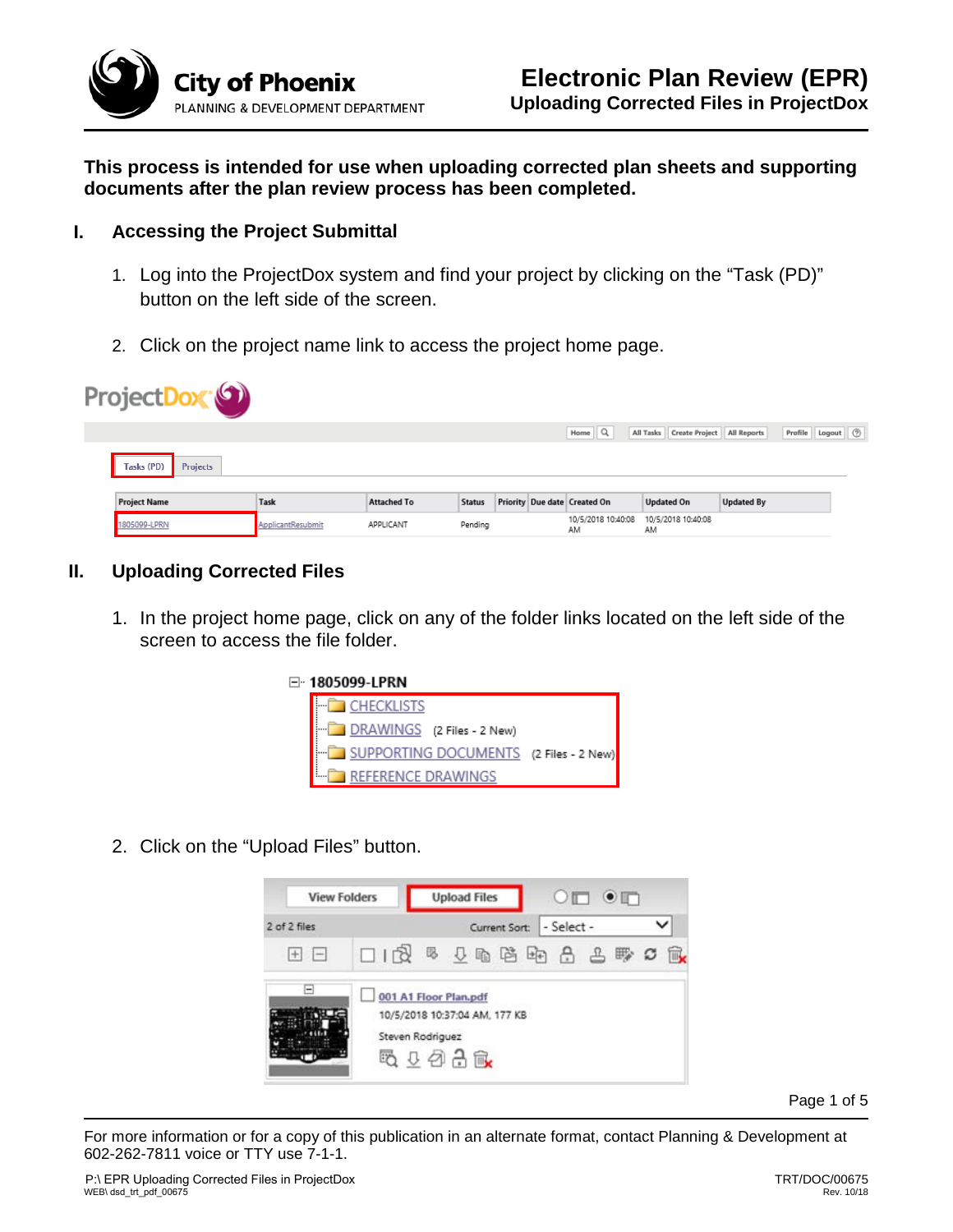3. You can either click on the "Browse for Files" button or drag files from another location into the area designated on the page.

**NOTE: Only upload corrected plan sheets, the entire plan set does not have to be reuploaded. All corrected files MUST have the same file name as the initial uploaded file to version properly. The projectdox system relies on each version to have the exact same file name. Failure to follow these guidelines will cause your resubmittal to be denied for further processing.**

| ProjectDox <sup>®</sup><br>Close Window        |                   |  |                         |                     |  |
|------------------------------------------------|-------------------|--|-------------------------|---------------------|--|
| Folder: 1805099-LPRN\DRAWINGS                  |                   |  |                         |                     |  |
| <b>Upload Files</b>                            | <b>Upload URL</b> |  |                         |                     |  |
| <b>Browse For Files</b>                        |                   |  | <b>Browse For Files</b> | <b>Upload Files</b> |  |
| Browse for files or drag files into this area. |                   |  |                         |                     |  |
|                                                |                   |  |                         |                     |  |
|                                                |                   |  |                         |                     |  |
|                                                |                   |  |                         |                     |  |
|                                                |                   |  |                         |                     |  |

4. After selecting the file(s) to upload, click on the Open button.

| Organize v                                                                                                                       | New folder                           |                                     |           |              | $\blacksquare$                      | $\overline{\mathbf{v}}$ |        | Ø |
|----------------------------------------------------------------------------------------------------------------------------------|--------------------------------------|-------------------------------------|-----------|--------------|-------------------------------------|-------------------------|--------|---|
| <b>C</b> On<br>$\Box$ Th<br>$\Box$ D<br>鱼 D<br>$\bigcup_{i=1}^{n} D_i$<br>$=$ P<br><sub>生</sub> v<br>$\checkmark$<br>$\equiv$ 14 | PDF<br><b>EPR Document</b><br>Folder | PDF<br>002 E2.2 Electrical<br>Plan  | P&D Links |              |                                     |                         |        |   |
|                                                                                                                                  |                                      | File name: 002 E2.2 Electrical Plan |           | $\checkmark$ | Custom Files (*.000;*.3df;*.906;* ~ |                         |        |   |
|                                                                                                                                  |                                      |                                     |           |              | Open                                |                         | Cancel |   |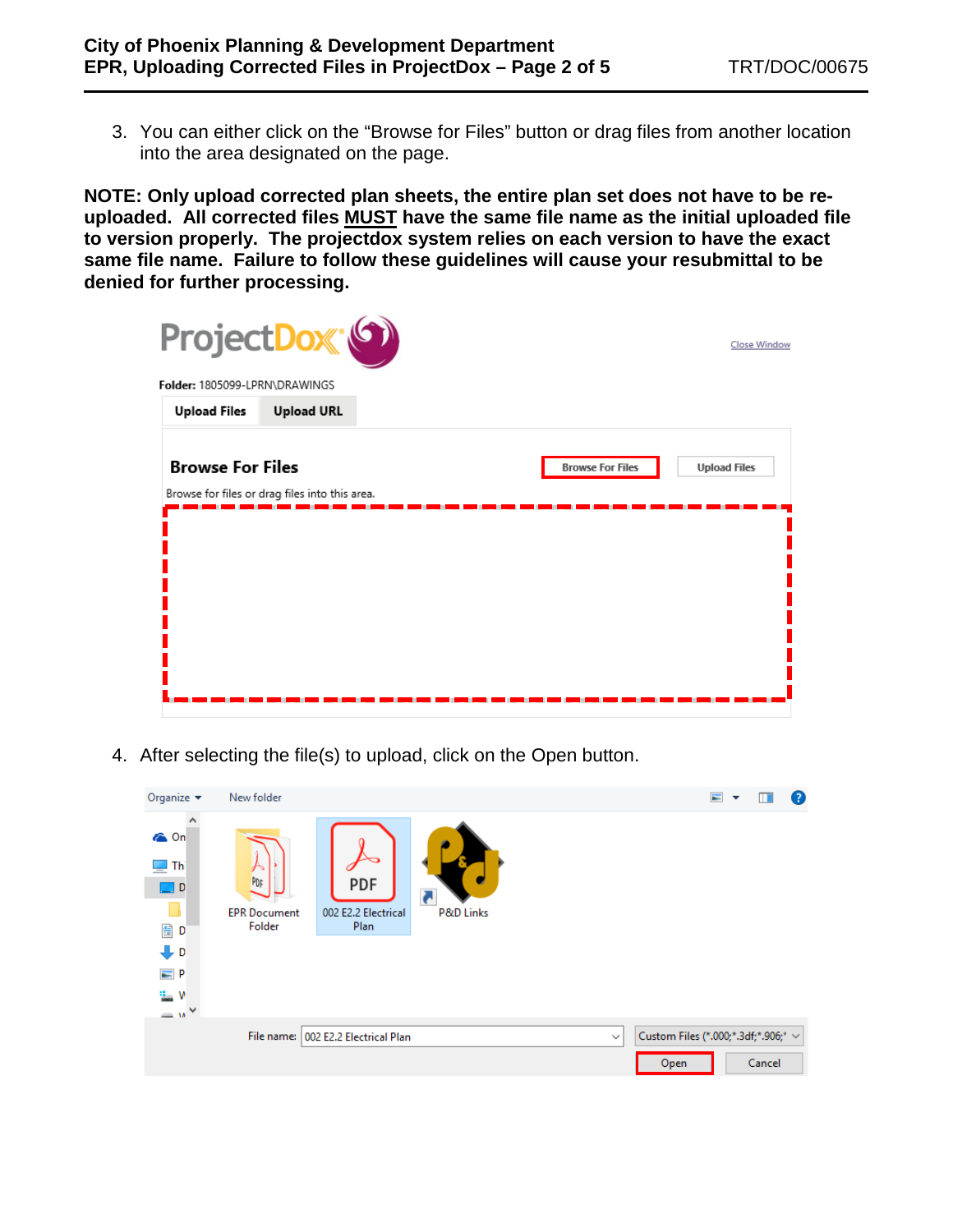5. The selected file(s) will appear in the upload screen. Click the "Upload Files" button to upload.

| ProjectDox G<br>Close Window  |                                                |                                                |  |  |  |  |  |
|-------------------------------|------------------------------------------------|------------------------------------------------|--|--|--|--|--|
| Folder: 1805099-LPRN\DRAWINGS |                                                |                                                |  |  |  |  |  |
| <b>Upload Files</b>           | <b>Upload URL</b>                              |                                                |  |  |  |  |  |
| <b>Browse For Files</b>       | Browse for files or drag files into this area. | <b>Upload Files</b><br><b>Browse For Files</b> |  |  |  |  |  |
|                               | 0 002 E2.2 Electrical Plan.pdf                 | 0B/1.47MB *                                    |  |  |  |  |  |
|                               | 0 of 1 uploaded Hide Details                   | 0B/1.47MB                                      |  |  |  |  |  |

6. Click the "Close" button to return to the project home page.

| The following files have been uploaded:                                                                                      |  |  |  |  |  |  |
|------------------------------------------------------------------------------------------------------------------------------|--|--|--|--|--|--|
|                                                                                                                              |  |  |  |  |  |  |
| 1. 002 E2.2 Electrical Plan.pdf                                                                                              |  |  |  |  |  |  |
|                                                                                                                              |  |  |  |  |  |  |
|                                                                                                                              |  |  |  |  |  |  |
|                                                                                                                              |  |  |  |  |  |  |
|                                                                                                                              |  |  |  |  |  |  |
| Files highlighted in blue are version candidates.<br>They will be versioned if the file content has been changed in any way. |  |  |  |  |  |  |

Close

7. On the left side of the project screen the files will process and load thumbnails of each file. Verify the files have been correctly versioned by reviewing the file names next to each thumbnail. All files which have been resubmitted should have the version symbol  $(V2)$  next to the file name. The version number will change every time you upload a new file.

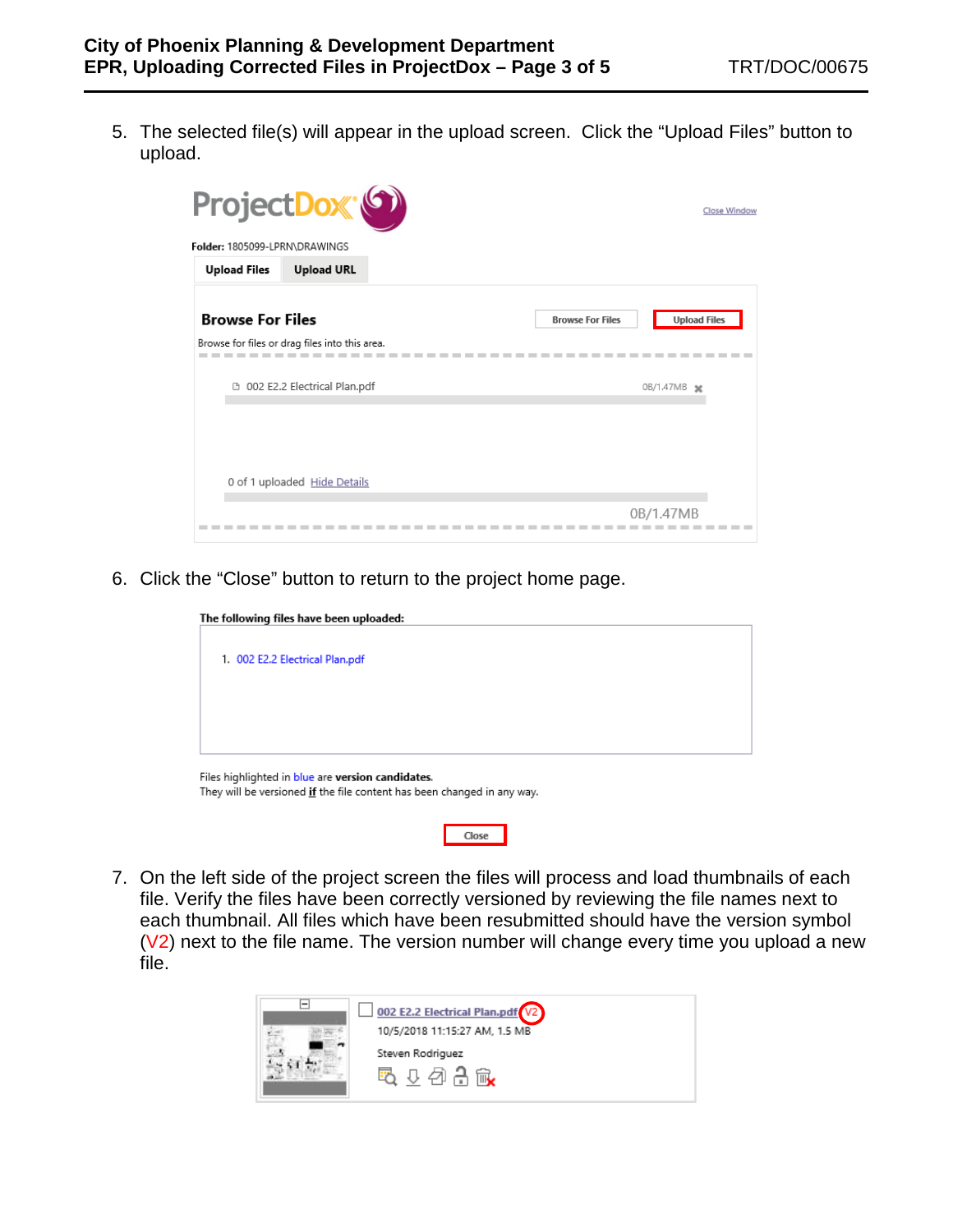**NOTE: Additional fee's may be required if new files are uploaded that were not uploaded with the first submittal, revised beyond the scope of the corrections requested or uploaded that did not require corrections.**

## **III. Plan Resubmittal**

**After all corrected drawings and supporting documents are uploaded, you must complete the ProjectDox "ApplicantResubmit" task to submit the project back to the City of Phoenix for plan review.**

1. Under the heading "Task" click on the "ApplicantResubmit" link.

**NOTE: If you do not see the "ApplicantResubmit" task link, click on the "Project Tasks" button located in the upper right corner of the screen.**

| ProjectDox <sup>®</sup>                                                                                |                                                        |                               |                                 |                                          |                                     |                              |                    |                       |          |                    |                       |                   |
|--------------------------------------------------------------------------------------------------------|--------------------------------------------------------|-------------------------------|---------------------------------|------------------------------------------|-------------------------------------|------------------------------|--------------------|-----------------------|----------|--------------------|-----------------------|-------------------|
| 1805099-LPRN                                                                                           |                                                        |                               |                                 |                                          |                                     | $\alpha$<br>Home             | <b>All Tasks</b>   | <b>Create Project</b> |          | <b>All Reports</b> | Profile               | Logout $\bigcirc$ |
| Main Contact: 2537241                                                                                  |                                                        |                               |                                 |                                          |                                     |                              |                    |                       |          | Project Reports    | <b>Project Tasks</b>  | -2<br>⊙           |
|                                                                                                        | Folder: 1805099-LPRN\DRAWINGS                          |                               |                                 |                                          | Project 1 - Floor & Electrical Plan |                              |                    |                       |          |                    |                       |                   |
| <b>View Folders</b>                                                                                    |                                                        | <b>Upload Files</b>           | $O$ $\square$ $\odot$ $\square$ |                                          |                                     | Show All Tasks For All Users |                    |                       |          |                    |                       |                   |
| 2 of 2 files                                                                                           |                                                        | Current Sort:                 | - Select -                      | $\checkmark$                             | Task                                |                              | <b>Attached To</b> | <b>Status</b>         | Priority | Due date           | <b>Created On</b>     |                   |
| $\Box$<br>$\Box$                                                                                       | । । । २<br>昆<br>П                                      | 鹛<br>⇩<br>昏<br>$\pm$ $\pm$    | A<br>욕<br>黪                     | $\overline{\mathbb{R}}$<br>$\mathcal{Z}$ | ApplicantResubmit                   |                              | APPLICANT          | Pending               |          |                    | 10/5/2018 10:40:08 AM |                   |
| $\boxdot$                                                                                              | 001 A1 Floor Plan.pdf<br>Steven Rodriguez<br>4 4 4 4 6 | 10/5/2018 10:37:04 AM, 177 KB |                                 |                                          |                                     |                              |                    |                       |          |                    |                       |                   |
| E<br>002 E2.2 Electrical Plan.pdf V2<br>10/5/2018 11:15:27 AM, 1.5 MB<br>Steven Rodriguez<br>4 4 4 4 6 |                                                        |                               |                                 | и<br><b>Start Workflows:</b>             | Start EPR Plan Review v1            |                              |                    | $\mathbf{H}$          |          |                    |                       |                   |

2. Accept the Task by clicking "OK".